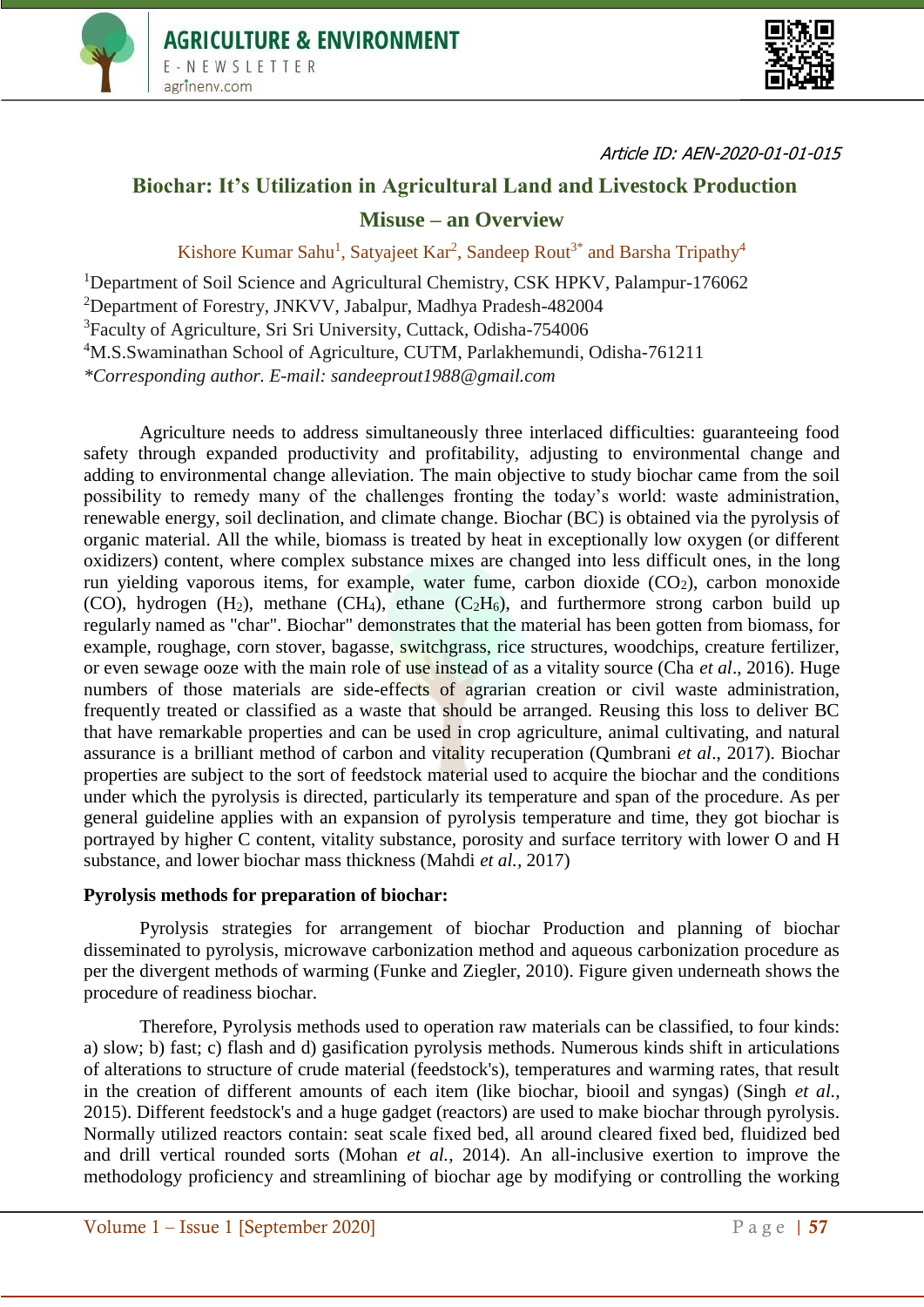



conditions has not been generally a direct result of past rivalry from bioenergy creation. Carbonized natural issue can basically have different physical and synthetic properties dependent on the innovation utilized for its creation (Zhang et al, 2013).



**Fig 1: Show the process and flowchart for the production of biochar.**

## **How to make biochar stove for small farms:**

Stove of biochar provide out two aims: it creates biochar and it lets to cook food on peak of it though it is creating the biochar. Flame created by a biochar stove is detergent and fewer contaminating than the flames that several kinds of stoves produce. It burns an extensive range of fuel than modest wood stoves do. It also creates **biochar**, which can utilize as a soil improvement and amendment. In addition a biochar stove is also small and easy to create. Some straight forward materials and apparatuses will be expected to make oven, for example, 1) Large iron drums or steel barrel (for example 55/gallons ); 2) sheet metal screws measure rebar tie wire; 3) Hammer and a major; 4) sharp nail; 5) Tin cuts; 6) File; 7) Opener; 8) Compass; 9) Pencil; 10) Sharpie marker; 11) Ruler; 12) Screwdriver; 13) Pliers; 14) Scribe line for cutting; 15) circle shaper; 16) Scribe lines for the spreads at  $120^0$  section. The means for make straightforward TLUD (Top Lift Up Draft) oven to made biochar in little homesteads and gardens as follow: 1) Remove the base spread; 2) Bare vessel; 3) Punch inside procedure air openings; 4) Punch outside procedure air gaps; 5) Punch ignition air gaps in base; 6) Make top gaps; 7) Accessories; 8) Insert Vessel Into Paint Can; 9) Ready to Run. Figure given underneath shows a basic structure of TLUD oven for biochar creation.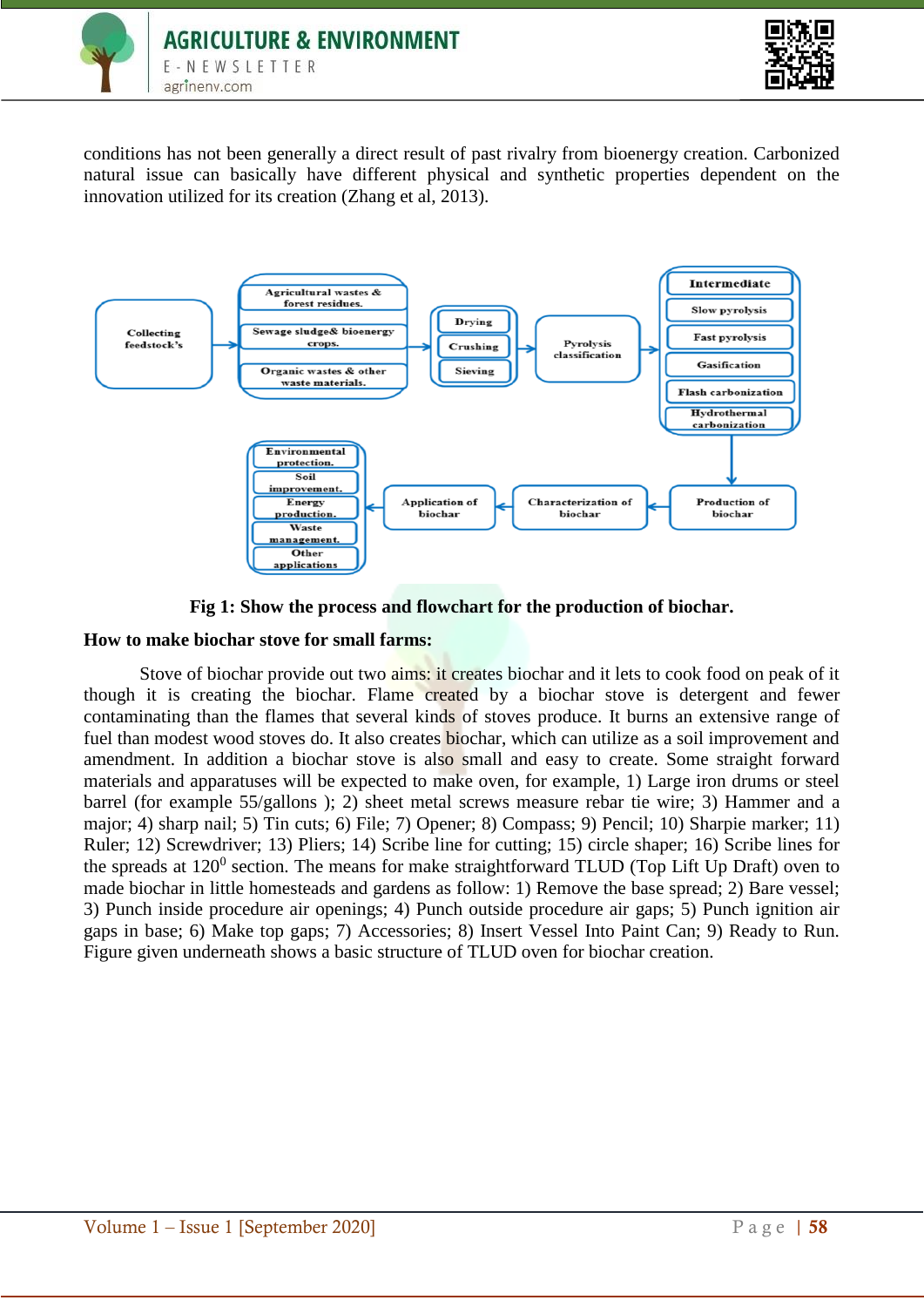





**Fig 2: vertical cross-section of the (TLUD) stove**

## **Use and benefits of biochar:**

*Biochar as a Soil Amendment:* Biochar has demonstrated to be a phenomenal method of presenting and holding (as an adsorbent) supplements and nutrients in the dirt, sequestrating climatic C to it and improving its microbial action. Those effects could bring about a decrease of ozone harming substances (GHG) outflows related with the broad utilization of composts and in the improvement of the overall soil quality that prompts an expansion of harvest yields (Chan et al, 2008).

*Biochar as a Manure/Sludge Additive:* One of the ecological parts of Biochar use is its utilization as fertilizer, or other compostable waste, added substance. Biochar with its high porosity and huge surface territory can be an astounding adsorbent, holding significant components (e.g., N, C, and S) that ordinarily would be lost to nature as undesirable poisons, just as different microelements in a fertilizing the soil blend. High surface area also gives more extensive and circulated air through territories for microorganisms that advance microbial action also animated by a generally high substance of less acidic, natural C that is accessible to the microorganisms, in this way having a solid positive influence on treating the soil forms (Guo et al, 2016).

*Biochar as a Feed Additive:*The utilization of biochar as a feed added substance for livestock have been known and it implies for better processing, improves feed change proportion and creation execution, weight increase, or GHGs discharge moderation, and furthermore as a medicine against inebriation and bacteriological or viral ailments. An optimal dose (generally 2-4%) of biochar as a feed additive should also be considered because too high a biochar inclusion in an animal's diet can lead to digestive problems and thus have a negative influence on the animal's health.

#### **Conclusion**

Until recently, the use of biochar in agriculture was mainly focused on the application of biochar as a soil amendment. However, there are opportunities to investigate in this wide field of study, as there are plenty potential relationships between various parameters, such as (but not limited to) biochar's feedstock material, dose, and its characteristics, type of soil, plant species, and target elements/compounds of the treatment. Another related aspects that were investigated are biochar enhanced composting processes and obtaining the biochar via pyrolysis of agricultural waste.